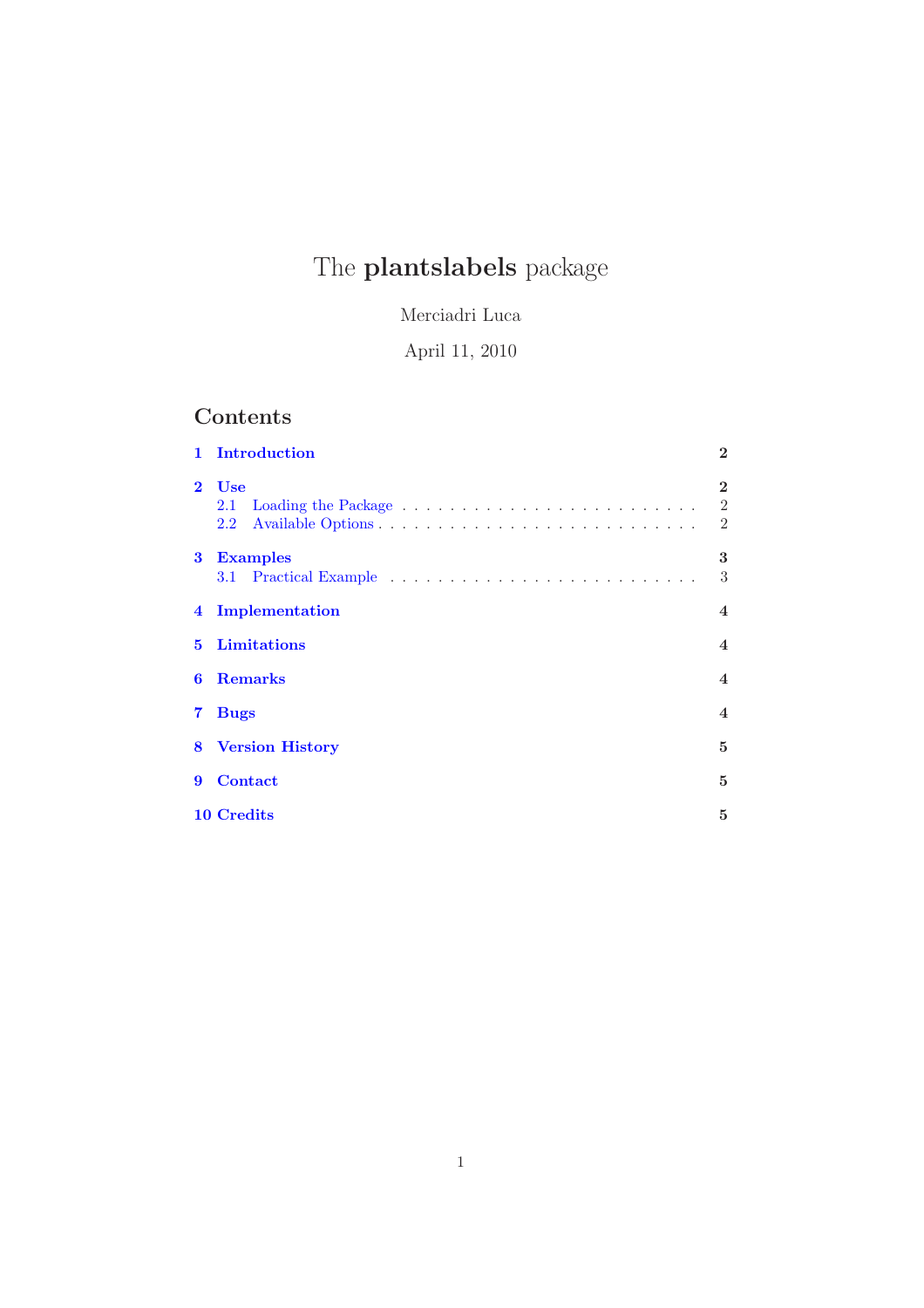## <span id="page-1-0"></span>1 Introduction

This package (v1.0) helps you writing plants' labels when needed. For example, you may want to give a label to each plant of your collection.

### <span id="page-1-2"></span><span id="page-1-1"></span>2 Use

#### 2.1 Loading the Package

To load the package, please use

\usepackage{plantslabels}

#### <span id="page-1-3"></span>2.2 Available Options

The set of options is currently empty.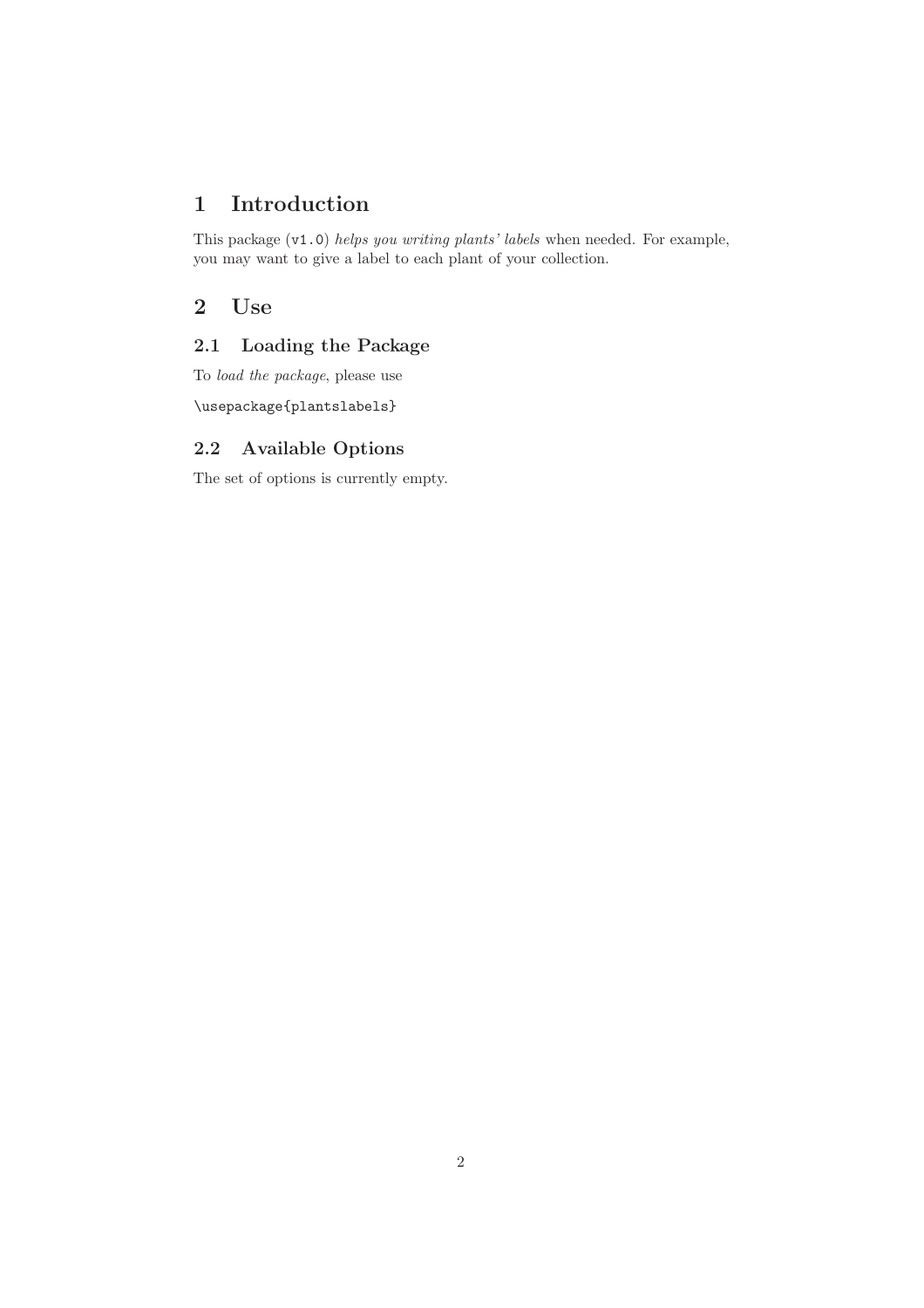#### <span id="page-2-0"></span>3 Examples

There is only one command in this package: \plant. This command takes 9 arguments, and only the three first are mandatory. Here is the syntax:

```
\plant{cols_labels}{rows_labels}{no_labels}{generic_plant_name}
{generic_price}{generic_currency}{$generic_temperature$}
{generic_substratum}{generic_picture}
```
where

- 1. cols labels is the number of cols of labels. Mandatory!
- 2. rows\_labels is the number of rows of labels, Mandatory!
- 3. no\_labels is the number of labels (under the condition cols\_labels  $\times$ rows\_labels = no\_labels), Mandatory!
- 4. generic\_plant\_name is the plant's name which will be written on each of the no labels labels.
- 5. generic\_price is the plant's price which will be written on each of the no\_labels labels,
- 6. generic\_currency is the price currency which will be written on each of the no\_labels labels, after generic\_price,
- 7. \$generic\_temperature\$ is the temperature which will be written on each of the no\_labels labels (it should be  $t_{\min} \rightarrow t_{\max}$ , *i.e.* the min and max temperatures for the plant),
- 8. generic\_substratum is the plant's substratum which will be written on each of the no\_labels labels,
- 9. generic\_picture is the plant's picture which will be drawn on each of the no\_labels labels.

As all the arguments after no\_labels are not mandatory, you can skip them. For this, you need to write brackets, though. For example,

```
\plant{cols_labels}{rows_labels}{no_labels}{Plant}{}{}{}{}{}
```
will simply draw one no\_labels  $(= \text{cols}\_ \text{labels} \times \text{rows}\_ \text{labels})$  labels with "Plant" into it.

#### <span id="page-2-1"></span>3.1 Practical Example

Let's say that you have two kinds of plants that you want to label: "Myplant1" and "Myplant2." One habitually lives in the desert, and the other lives in tropical regions. You have, say, 2 specimens of the first, and 4 of the second. You can invoke, assuming cactus.eps is your image for the first one, that you have no image for the second one, and that they respect the conditions mentioned below:

```
\plant{1}{1}{2}{Myplant1}{5}{EUR}{$-10\to +50$}{Peat moss, sand,
perlite}{cactus.eps}
\plant{2}{2}{4}{Myplant2}{10}{EUR}{$20\to +40$}{Peat moss,
fertilizer}{}
```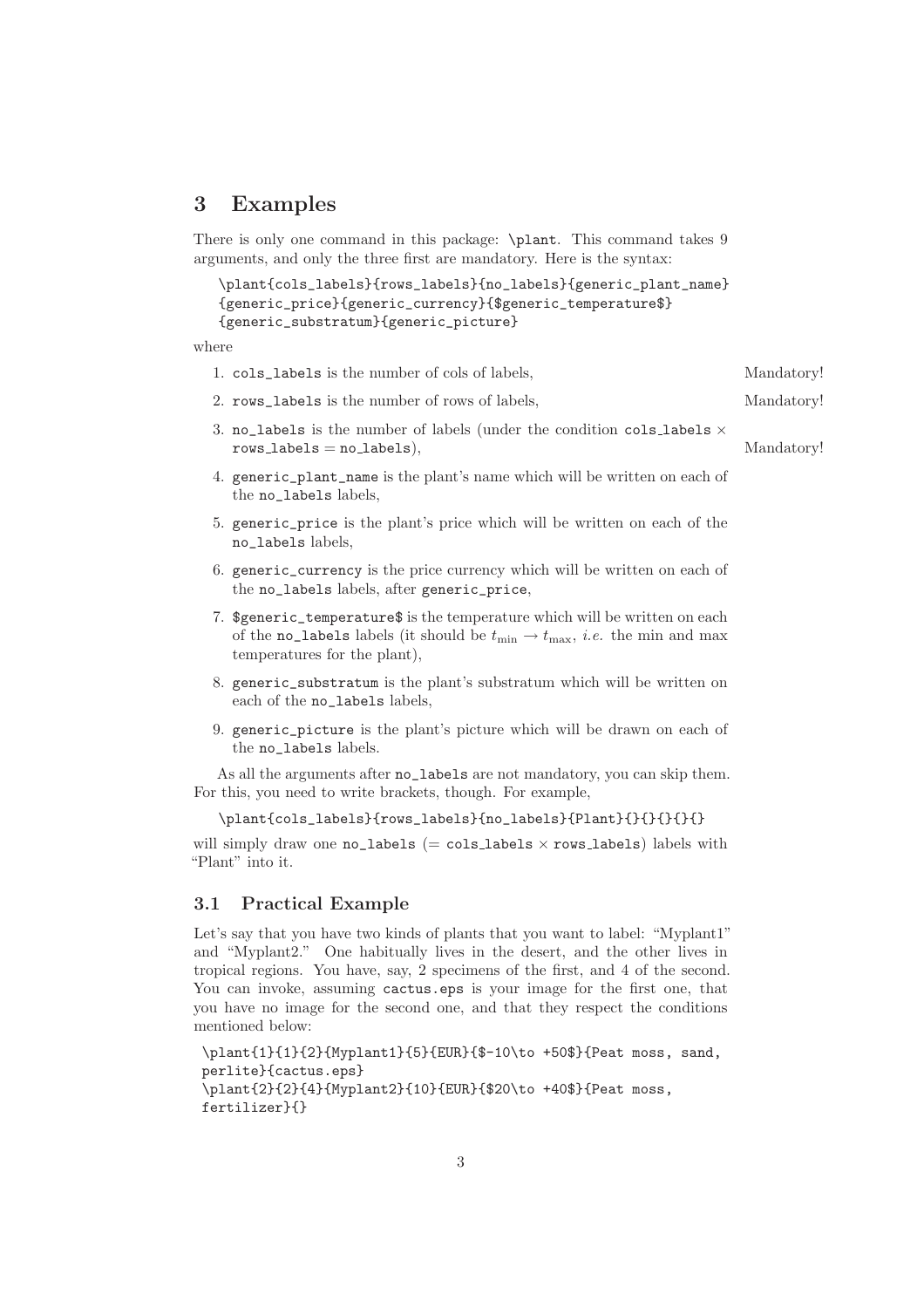#### <span id="page-3-0"></span>4 Implementation

Here is the code of plantslabels.sty:

```
1 %% This is file 'plantslabels.sty' v1.0 by Merciadri Luca.
    3 \NeedsTeXFormat{LaTeX2e}<br>\ProvidesPackage{plantslabels}[2010/04/05 Writing plant labels]<br>5 \PackageInfo{plantslabels}{This is Plantslabels by Merciadri Luca.}
    7 \PassOptionsToPackage{newdimens}{1abels}<br>\RequirePackage{labels}{2003/05/22]<br>9 \RequirePackage{graphicx}{2005/12/01]
 11 \LeftPageMargin=2mm% These four parameters give the NightPageMargin=2mm% page gutter sizes. The outer edges of 13 \TopPageMargin=2mm% the outer labels are the specified<br>13 \TopPageMargin=2mm% the outer labels are the s
           \n\times x \neq \n\times \{ \mtext{ by } x \}23
 \newline \verb|\newcommand{\\l}(m@measurebox}{[5]{\%}\sbox{\thinspace}\ b e g i n { t a b u l a r }{ c c }
27 \ i f x \ re l ax#1\re l ax \ e l s e \ t e x t b f {Name} & \ t e x t i t {#1}\\ \ f i
\ i f x \ re l ax#2\re l ax \ e l s e \ t e x t b f { P r i c e } & #2\,\ #3\\ \ f i
29 \ i f x \ re l ax#4\re l ax \ e l s e \ t e x t b f {Temperature } & #4\\ \ f i
\ i f x \ re l ax#5\re l ax \ e l s e \ t e x t b f { Sub s t ra tum} & #5\\ \ f i
31 \end{ t a b u l a r }%
}%
33 }
 35 \newcommand{\lm@ig}[1]{\multicolumn{2}{c}{%<br>\includegraphics[width=0.33\\mybox,<br>height=0.33\ht\mybox,<br>keepaspectratio]{#1}}}
39
 \newcommand{\ p l a n t } [ 9 ] {%
41 \renewcommand{\ L a b e lC o l s }{#1}%
\renewcommand{\ LabelRows}{#2}%
43 \renewcommand{\ n um b e r o f l a b e l s }{#3}%
\lm@measurebox{#4}{#5}{#6}{#7}{#8}%
45 \ a d d r e s s l a b e l [ \ f b o x s e p=0p t ] {%
 \label{thm:2} $$ \{b \otimes \frac{\#4}{\mathbf{r}^c} \begin{array}{l} \left( \frac{\#4}{\mathbf{r}^c} \right) \in \{K \relax \otimes \textbf{r}^c \& \#5\\ \textbf{r}^c \& \#5\\ \textbf{r}^c \& \#5\\ \textbf{r}^c \& \#7\\ \textbf{r}^c \& \#7\\ \textbf{r}^c \& \#7\\ \textbf{r}^c \& \#7\\ \textbf{r}^c \& \#8\\ \textbf{r}^c \& \#8\\ \textbf{r}^c \& \#8\\ \textbf{r}^c \& \}%
55 }%
 }
57 \ re l ax
```
#### <span id="page-3-1"></span>5 Limitations

<span id="page-3-2"></span>This package has currently no limitation.

#### 6 Remarks

The temperature unit is habitually so obvious that you do not need to specify it manually.

#### <span id="page-3-3"></span>7 Bugs

Not yet.